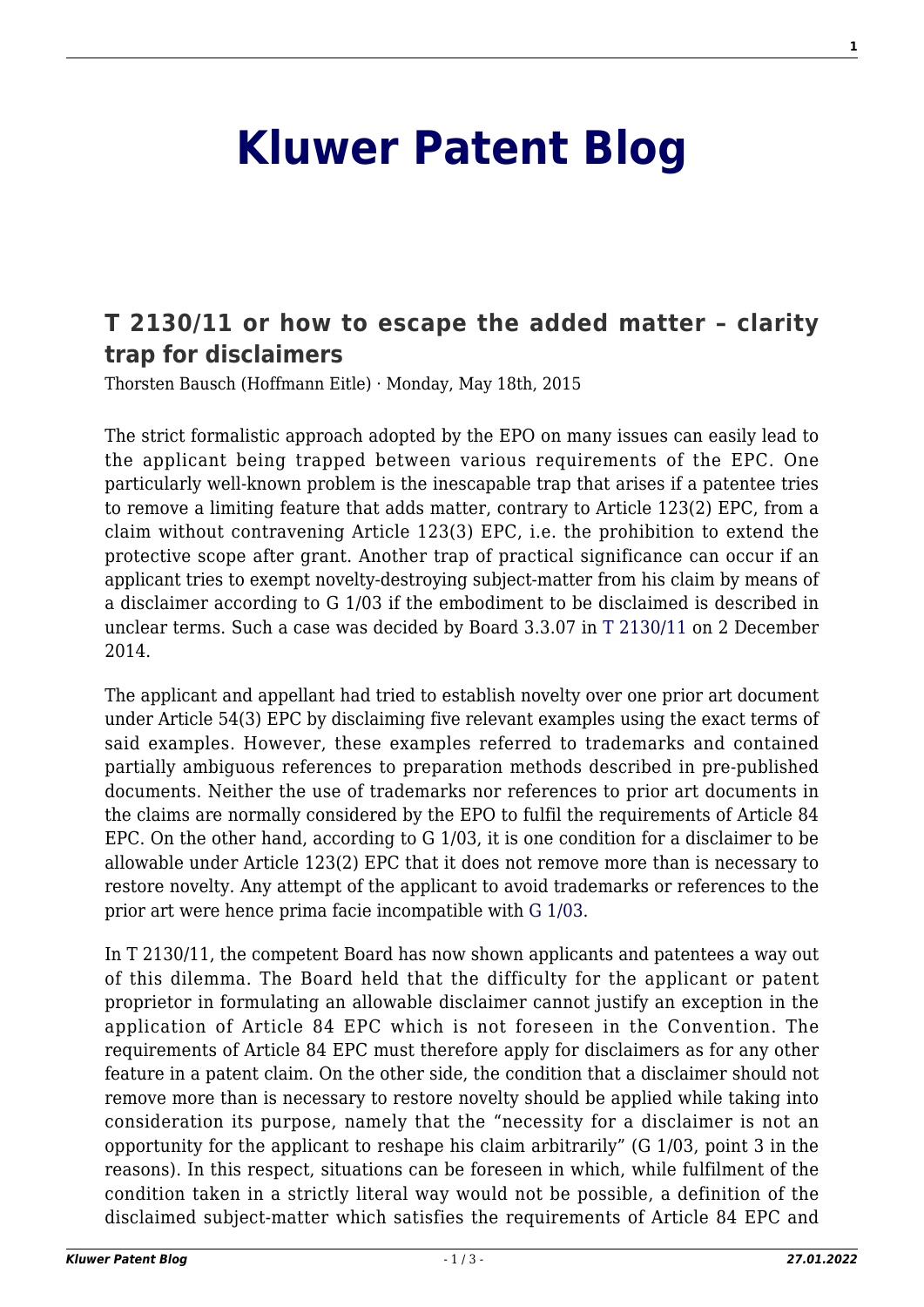fulfils the purpose of the condition (i.e. to avoid an arbitrary reshaping of the claim) may be achievable. In other words, a disclaimer removing more than strictly necessary to restore novelty would not be in contradiction with the spirit of G 1/03 if it was required to satisfy Article 84 EPC and it did not lead to an arbitrary reshaping of the claims.

This decision confirms one earlier decision [\(T 10/01,](http://www.epo.org/law-practice/case-law-appeals/pdf/t010010eu1.pdf) point 9 in the reasons) where the same issue had arisen and is to be welcomed for its pragmatic approach. It should hence be allowable to avoid unclear terms in the embodiment to be disclaimed by replacing them by slightly broader but clear terms. In view of T 2130/11, it appears for instance to be permissible to draft a disclaimer for an embodiment from which a reference to a prior art document is completely removed. Likewise, the use of trademarks for chemical compositions can be avoided by defining the chemical ingredients contained therein.

By Klemens Stratmann

 $\mathcal{L}_\text{max}$ 

## **Kluwer IP Law**

The **2021 Future Ready Lawyer survey** showed that 81% of the law firms expect to view technology as an important investment in their future ability to thrive. With Kluwer IP Law you can navigate the increasingly global practice of IP law with specialized, local and cross-border information and tools from every preferred location. Are you, as an IP professional, ready for the future?

[Learn how](https://www.wolterskluwer.com/en/solutions/kluweriplaw?utm_source=patentblog&utm_medium=articleCTA&utm_campaign=article-banner) **[Kluwer IP Law](https://www.wolterskluwer.com/en/solutions/kluweriplaw?utm_source=patentblog&utm_medium=articleCTA&utm_campaign=article-banner)** [can support you.](https://www.wolterskluwer.com/en/solutions/kluweriplaw?utm_source=patentblog&utm_medium=articleCTA&utm_campaign=article-banner)

*To make sure you do not miss out on regular updates from the Kluwer Patent Blog, please subscribe [here.](http://patentblog.kluweriplaw.com/newsletter)*